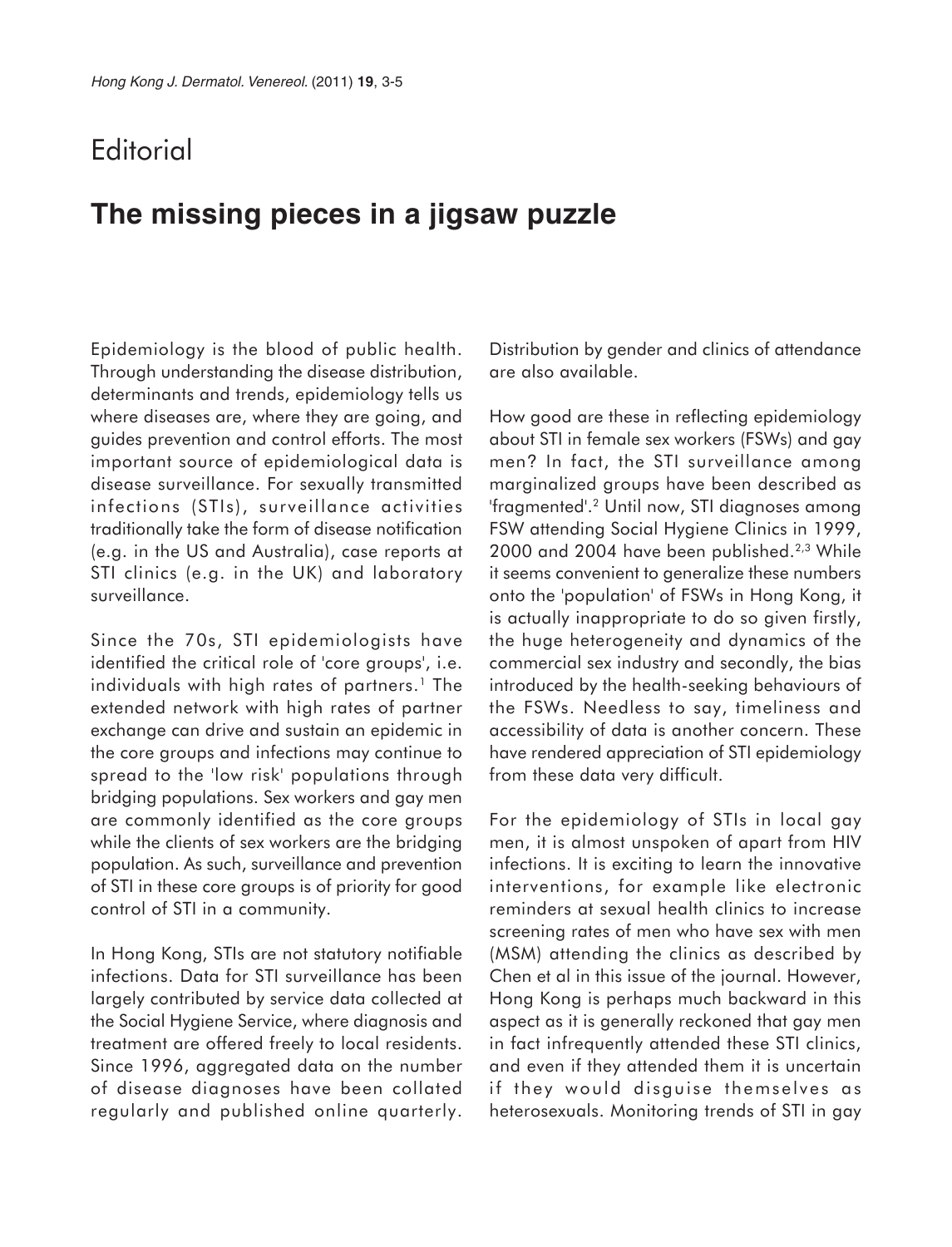men locally is by no means possible without additional efforts. Knowing that gay men is the largest population where HIV in Hong Kong are occurring and STI is a well known risk factor for HIV transmission, it is utterly undesirable to see the dearth of STI epidemiological data in them.

What are the barriers to such? Do we not know the existence of the group "FSW"? Do we not know how to reach gay men? Or have we just labeled them "hard-to-reach populations" and ignored them? Researchers elsewhere have raised the concern of STI control programme a 'fractured paradigm' against the background of the emergence of the HIV epidemic.4 Prevention of infections that are transmitted sexually has slowly become more narrow-based. Locally, there have been significant efforts put into FSWs and gay men for HIV prevention in the past few years. Large-scale community-based studies and surveys on their population characteristics, HIV prevalence and behavioural data have been conducted.5,6 Community-based efforts are growing. Many of these have been driven by the resources made available through the Government AIDS Trust Fund (ATF) set up in 1993. There are currently at least six community organizations providing outreach services to FSWs and at least eight to gay men for promoting health and well-being of these populations. Some of these organizations have been offering free HIV and STI testing services. In recent few years, close to 5000 HIV tests and some 3000 chlamydia and gonorrhea tests were offered to gay men and FSWs by these community organizations annually.7,8 The results of one of these testing services for selected subgroups of FSWs have been recently published.9

Hong Kong is special in terms of the large proportion of HIV and STI tests in FSWs and gay men being performed not in the STI clinics but in the community. Although lacking the medical expertise, these community organizations are able to reach significant numbers of the target populations and to provide basic testing services. An annual attendance of 30000 FSWs and clients and 66000 gay men were reached by projects supported by ATF.<sup> $7,8$ </sup> A higher degree of collaboration between venereologists, community leaders, community workers and public health workers can improve our understanding of the epidemiology of STI in these two core groups.

Sexually transmitted infections are often a forgotten entity. From the patients' perspectives, few would demand for better services or prevention measures. Many may feel embarrassed or stigmatized and may not seek help from the formal medical system and volunteer history related to homosexual behaviour or sex work. From the health care provider's perspectives, STI diagnosis and treatment are relatively simple and services are already available locally. If we can forget about STI epidemiology, if we can forget about STI in the most vulnerable yet marginalized groups, STI apparently does not deserve more attention. But can we forget?

#### **References**

- 1. Yorke JA, Hethcote HW, Nold A. Dynamics and control of the transmission of gonorrhea. Sex Transm Dis 1978;5 (2):51-6.
- 2. Surveillance Report of Sexually Transmitted Infections in Hong Kong. In Social Hygiene Manual. Hong Kong: Centre for Health Protection; 2006. p.84-123.
- 3. Chan MK, Ho KM, Lo KK. A behaviour sentinel surveillance for female sex workers in the Social Hygiene Service in Hong Kong (1999-2000). Int J STD AIDS 2002;13(12): 815-20.
- 4. Steen R, Wi TE, Kamali A, Ndowa F. Control of sexually transmitted infections and prevention of HIV transmission: mending a fractured paradigm. Bull World Health Organ 2009;87(11):858-65.
- 5. Special Preventive Programme. Factsheet on CRiSP 2009. Hong Kong: Centre for Health Protection, Department of